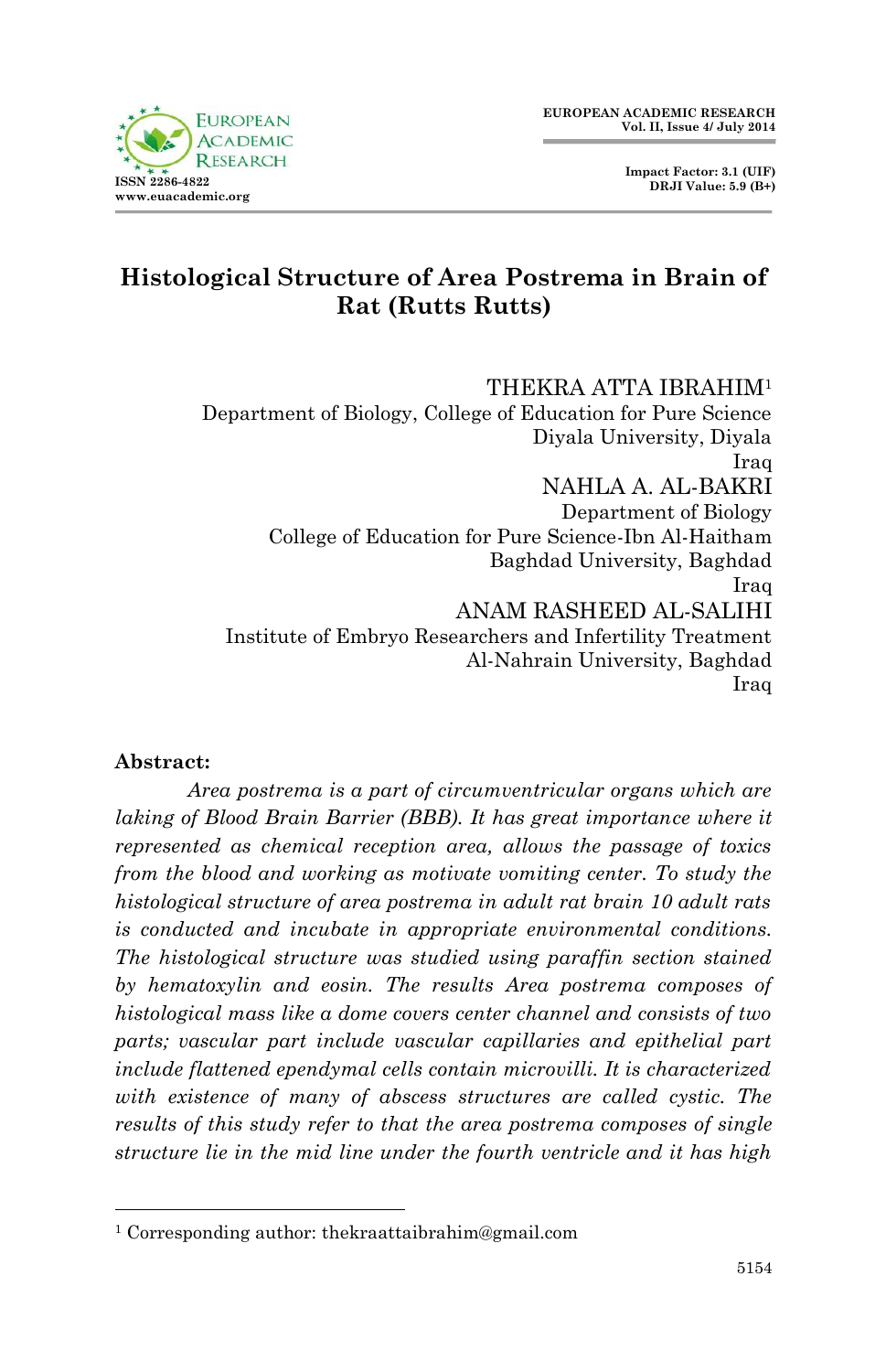*vascular structure while the surface of the ependymal cells are free of cilia.*

**Key words:** area postrema, fourth ventricle, circumventricular organs and blood brain barrier.

## **Introduction**

Area postrema (AP) is a circumventricular organ of the brain in mammals. In primates it is located in the floor of the fourth ventricle as a bilateral structure that protrudes into the caudal floor of the ventricle on either side of the obex (1). In rodents and lagomorphs, the AP forms a single mound of tissue in the midline overlaying the central canal (2) The AP contains two principal components: a vascular Part A highly vascular structure, AP contains sinusoid vessels that loop toward the ventricular surface and are surrounded by distended per vascular spaces (Virchow–Robin spaces; (3). The vessels differ from the vast majority of cerebral vessels in that they lack a blood brain barrier These characteristics allow blood-borne substances that would otherwise be prevented from coming in contact with neurons to affect AP neurons directly (4) and a cellular part composed of flattened ependymal cells, small neurons, and glial cells (5) The afferent projections of the AP have been described as components of the vagus and glossopharyngeal nerves (6), whereas its efferent connections reach the nucleus of the tractus solitarius and the parabrachial nucleus (7). The AP and adjacent caudal-medial portion of the nucleus of the tractus solitarius are involved in the nausea and vomiting syndrome as well as in regulation of body weight (8). The functions of the AP are also related to the effect of angiotensin II (9) and vasopressin in cardiovascular regulation (10). The aim of this study is studying the histological structure of the area postrema in brain of the rat (Rutts rutts).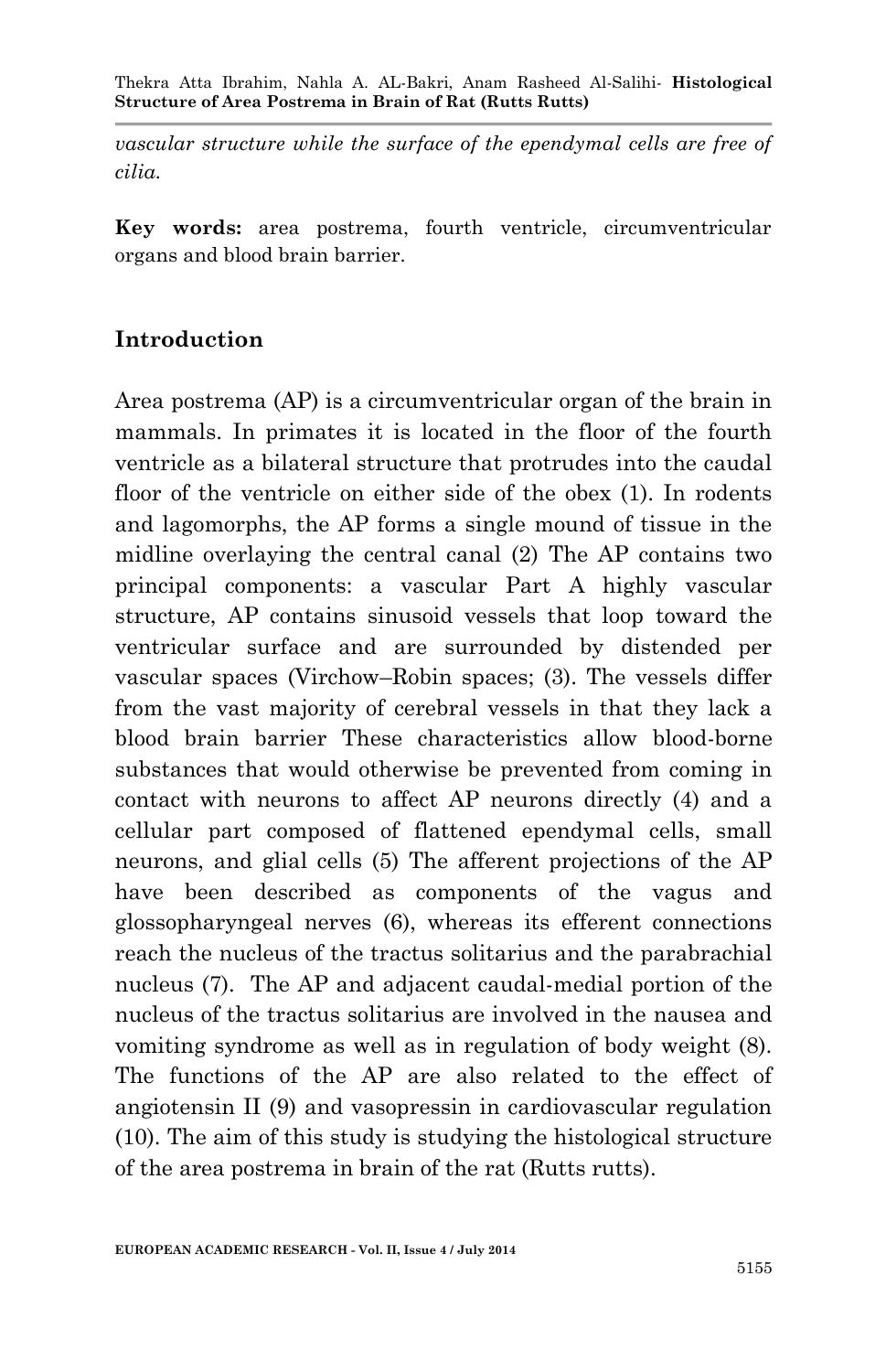# **Methods**

# **Animals Care and Breeding**

This study was performed on the sexually mature laboratory breed Sprague-Dawley albino rats (Rattus norvegicus) about 1.5-2 months age as a mammalian model, the animals were obtained from the animal house of the High Institute of infertility Diagnosis and Assistant Reproductive Technology/ university of Al-Nahrain**.**

## **Histological preparation**

The preparation of histological sections depends on the standard methods of (11) as follows:

## **Fixation 1.**

The Bouin's fluid fixative was used to fixation the brain tissue (24 hours)

## **2. Washing**

Samples were washed with 70% ethanol to remove the yellow color of the Bouin's fixative **.**

## **3. Dehydration**

Samples were passed through progressive increasing concentrations of ethanol (70%, 80%, 90%, 95%, and 100%) with one hour interval **.**

## **4. Clearing**

Done by immersing the samples in xylene or toluene for 30 min. the translucency was used as a guide to indicate that tissue was cleared **.**

## **5. Infiltration**

Tissues were embedded in a melted paraffin wax (melting point 60○C) in automatic electric oven for 12-18h **.**

## **6. Embedding & Sectioning**

The traditional method in the production of the wax block using "L" shape pieces to produce the moulds. Molten paraffin wax at two or three degrees above the melting temperature was dispensed into the moulds and the tissue introduced by warmed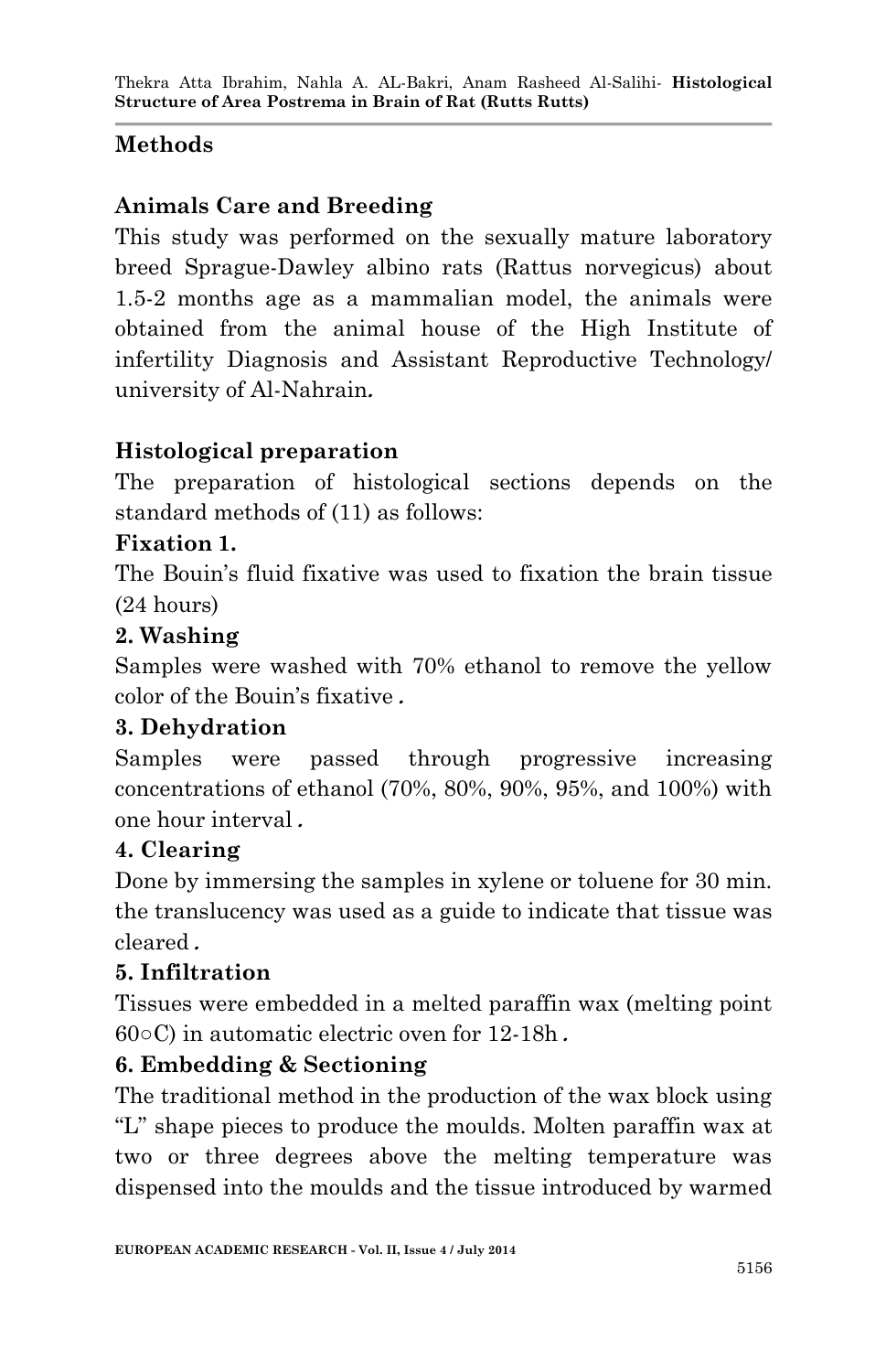forceps in the correct oriented plane. Serial sagittal sections were cut at 6 um in thickness by the semi-computerized rotary microtome**.**

#### **7. Mounting**

Several slides should be cleaned, smeared with a drop of Mayer's egg albumin. Fixing the sections on the slide by using a hot plate (45c)

#### **8. Staining**

The brain sections were stained with (H&E) stain. All the sections were examined under light microscope at  $40\times$ ,  $100\times$ and 1000× and take the images by digital camera.

#### **Results**

# **Histological Structure of Area Postrema in Fourth Ventricle in Adult Rat (Rutts rut)**

The results of this study show that the area postrema in fourth ventricle of adult rat (Rutts rutts) be in form of histological mass like a dome covers center channel and has single structure lie in the mid line in the bottom of fourth ventricle directly under the cerebellum (as shown in Figure 1). It has been observed in this study that there are Two types of capillaries were observed in the rat area postrema: fenestrated capillaries with wide diameter, sinuous course and large perivascular spaces in the caudal part of the organ and continuous capillaries, smaller in diameter, with reduced or absent perivascular spaces in the rostral parts of the area postrema (as shown in Figure 2). The area postrema contains flattened ependymal cells with microvilli and cilia were absences in this organ. the lining epithelium of area postrema consist of tanycytes cells. The area postrema characterized with existence of Supraependymal cells, especially in the tail part where existence either single or arranged in groups (as shown in Figures 3). This study shows that the area postrema consist of small astrocytes cells and glial cells and little number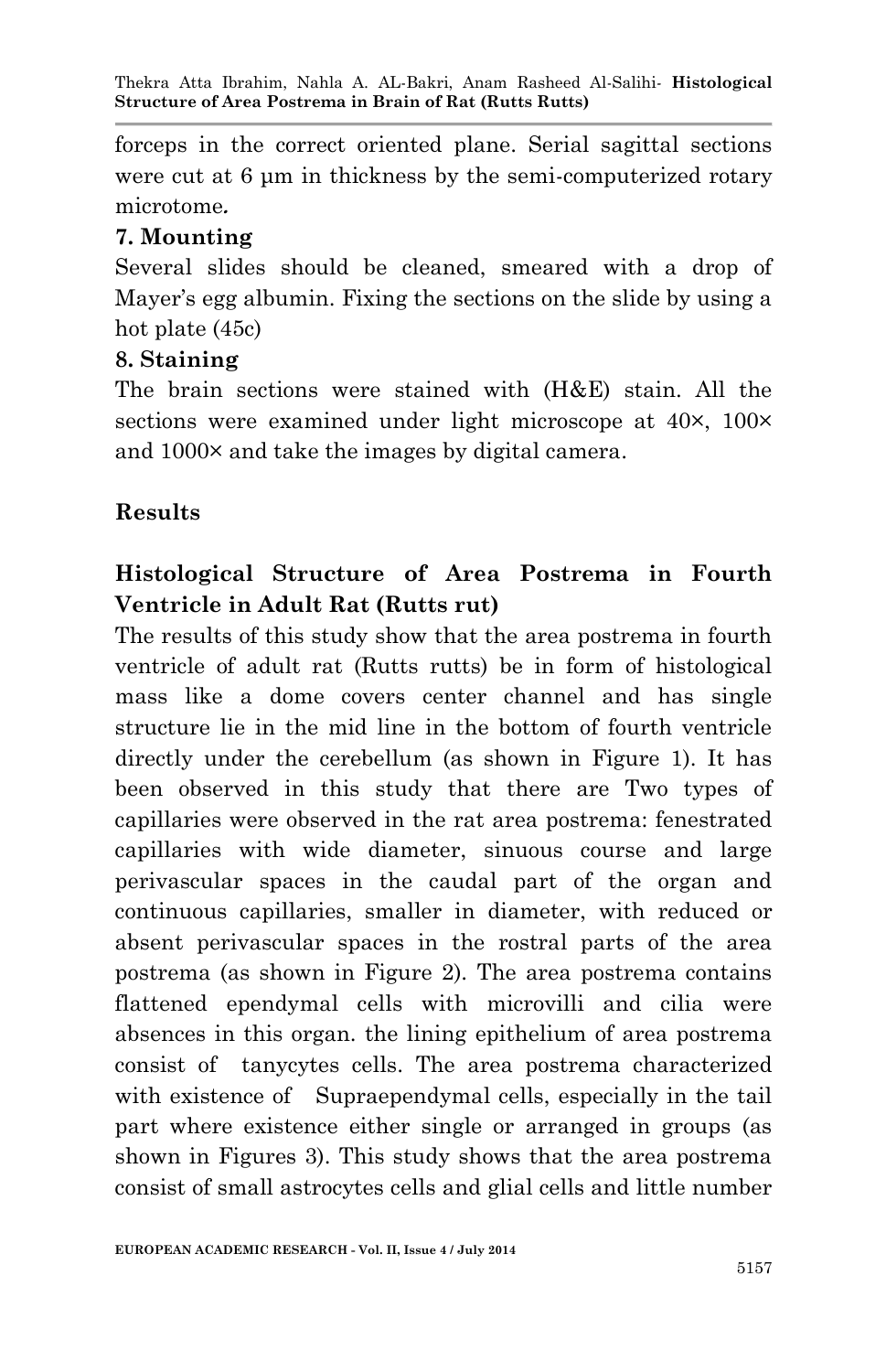of oligodendroglia cells (as shown in Figure 4). The area postrema in adult rat is characterized with existence of many cyst-like structures named cysts, located both in the ependyma and deep in the parenchyma of the caudal area postrema (Figure 5).

## **Discussion**

The results of this study show that the general morphological features of area postrema in adult rat (Rutts rutts) were similar to that features in various types of mammalian described by many researchers (12, 13). Its shape and position, area postrema lie on the dorsal surface as a histological mass like a dome covers center channel and has single structure lie in the mid line in the bottom of fourth ventricle directly under the cerebellum. This result is agreement with (14) in their studies about area postrema in rodents and lagomorphs. In contrast to this result, (15) show that area postrema in other mammalian lie in the dorsal surface of medulla oblongata in obex of fourth ventricle neighboring of nucleus of the solitary tract. (16) Show that area postrema of mink consist of symmetrical histological heights on the two sides of tail part of fourth ventricle and the two regions of area postrema coalesce towards the dorsal side of tail part of central canal entrance, giving a winged shape to the organ.

The results show the area postrema of rat contains flattened ependymal cells with microvilli and cilia were absences in this organ. Epithelium of area postrema consists of tanycytes cells. This result is in agreement with (5) in our studies on the area postrema of cut and monkey where they mentioned that the surface of ependymal cells in area postrema contains number of microvilli and the later appears in flat position on the surface of ependymal cells. There is no evidence about any secretions inside CFS and the functional significance for microvilli arrangement still mysterious. Abundant microvilli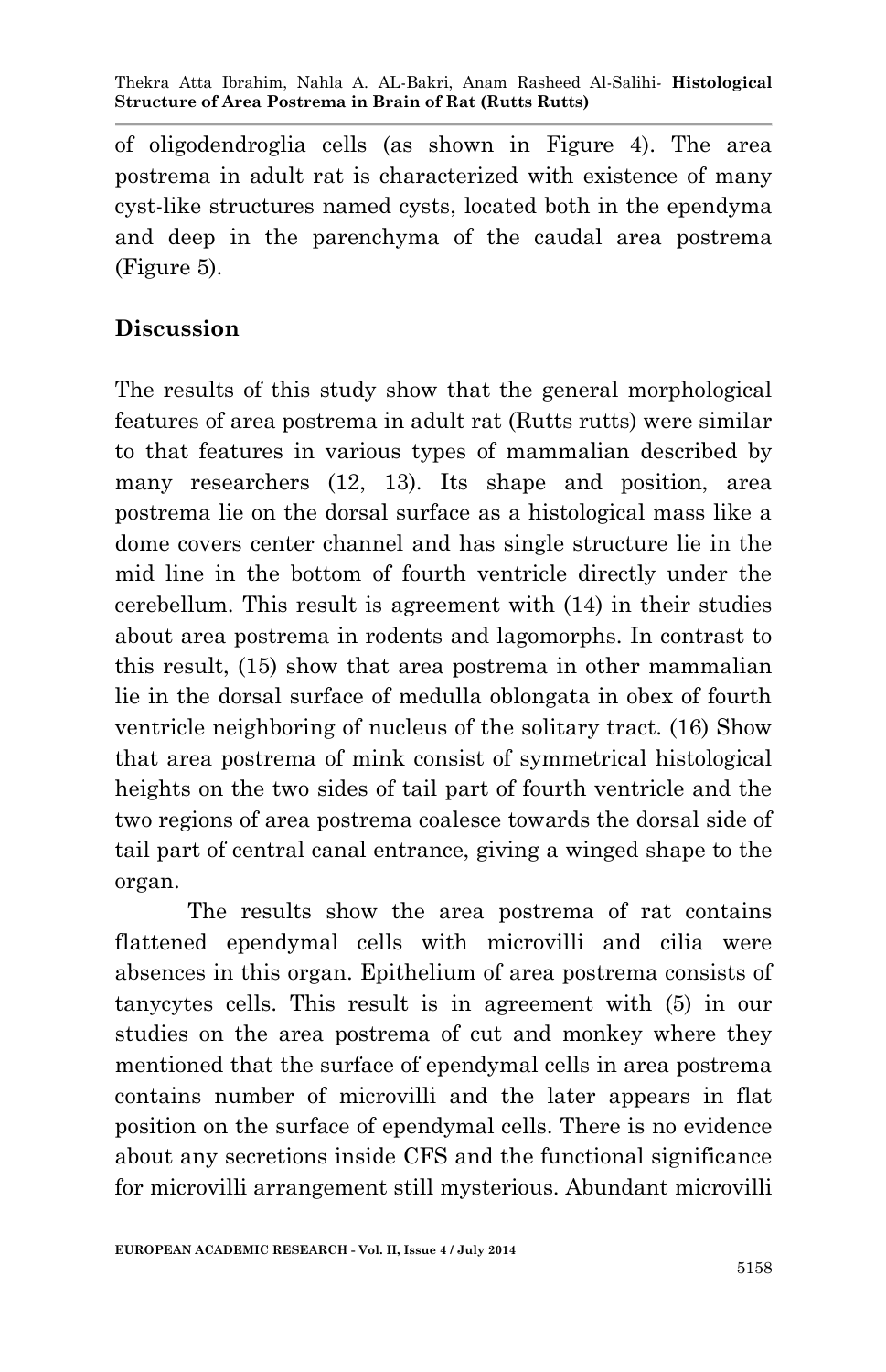in on the surface of ependymal may be as electric receptors. The above result disagreement with (16) that shows that the ependyma didn't cover all area postrema due to winged shape and the epithelial lining of the caudal part was restricted to the protrusion of the organ into the fourth ventricle, whereas a basement membrane erived from the pia mater covered the rest of the structure.

The results of this study show that the ependyma related with supraependymal cells were appeared either isolated or arranged in clusters. This result is agreement with (17 and 5). The results of this study also show that the surface of ependymal cell of area postrema doesn't contain cilia, but only small microvilli. This result is agreement with (18) in their study on human area postrema and disagreements with (19) where they refer in their study on the domestic birds to that the area postrema has a single cilia and appear as smooth surface free of small microvilli. The present study show that the area postrema consist of neural cells and glial cells and this result disagreement with (20) whose refer in their study on the area postrema in the rat its doesn't contain neural cells. (21) Refer by their study that area postrema of the rabbit was composed of neuronal and neuroglial elements similar to those found in ordinary cerebral tissue, except for the blood capillaries surrounded by a special perivascular space.

The parenchymal cells of the area postrema included small neuronal cells and neuroglial cells. The neuroglial cells might be classified as specific astrocytes, which contained small round dense nuclei but showed a cytoplasmic structure similar to that of ordinary astrocytes. The researcher (13) pointed out in their study on the ultrastructure of the courtyard of the background using Scanning Electron Microscopy (SEM) of monkey that some neurons were located immediately beneath the attenuated ependymal cells. It is possible that the neurons may detect the changes of the cerebral spinal fluid in the fourth ventricle. (13) Show that the Neurons cell bodies are enveloped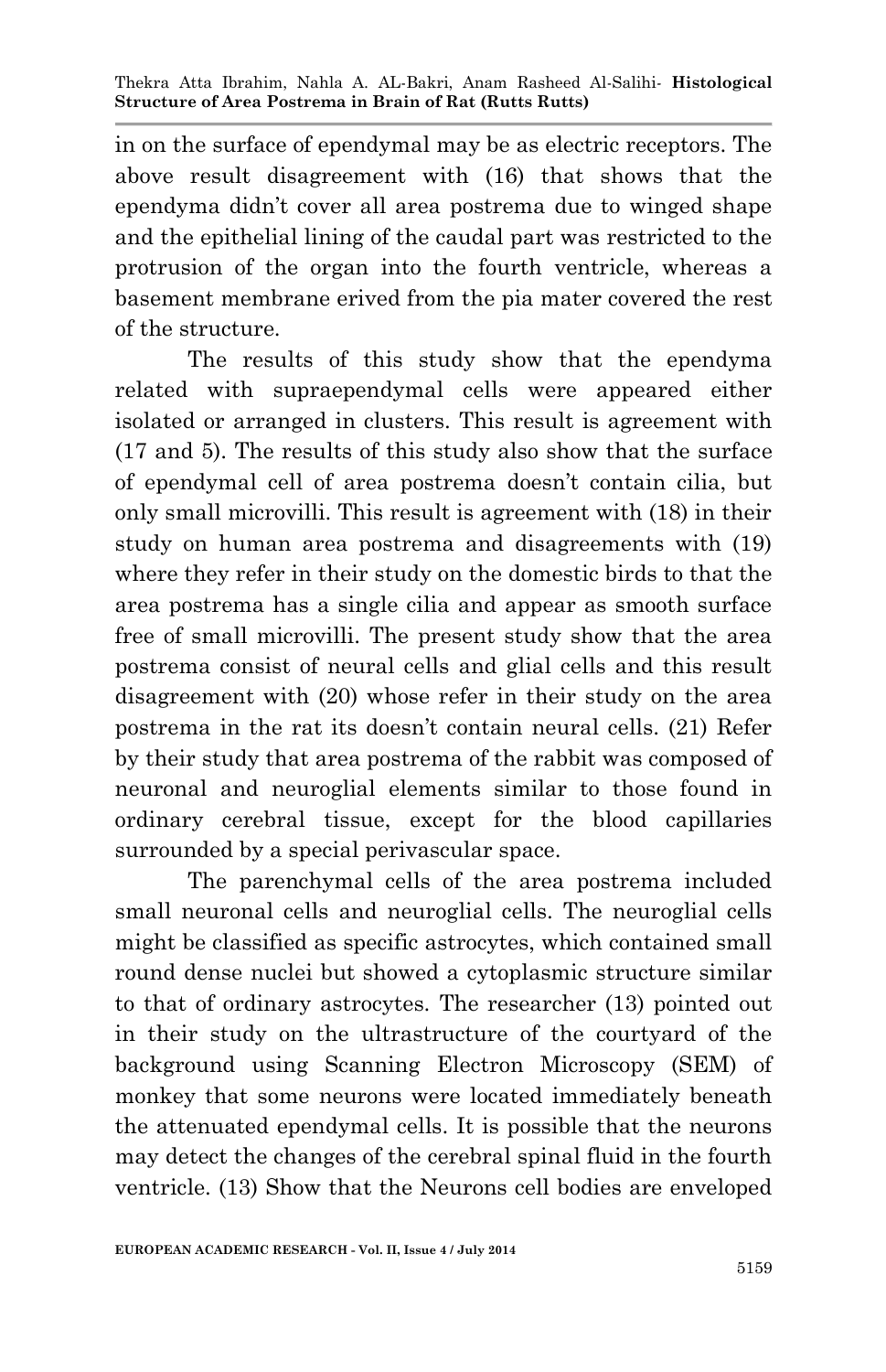by the astrocytic glial processes which also surround the external basal lamina of perivascular space.

The close structural relation would suggest a nutritive as well as a supportive role for the neurons. The present study showed that the area postrema is characterized by abundant blood vessels and arteries that arise from the bottom of the rear posterior arteries cerebellum. This result is in agreement with (17) and (22). It has been observed in this study that there are two types of blood capillaries in the area postrema of the rat, namely: The first type was blood capillaries with largediameter, warped shape and characterized by abundant perivascular space at the tail of the organ, the second type was the blood capillaries with a diameter smaller than the blood capillaries vessels in the first type, with a small number of prevascular spaces in rostral portions of area postrema. This result is agreement with (16 and 22) Area postrema in rat was characterized by the presence of cyst-like structures located both in the ependyma and deep in the parenchyma of the caudal The cysts were spherical in shape and variable in size, and consisted of thin cytoplasmic projections which surrounded the cystic The cystic lumen seemed to be confined within a single cell, as no junctional structure was found around the cytoplasm that constituted the cystic wall.

Cysts were never seen in direct contact with perivascular spaces or the ventricular lumen. This result is agreement with (23) who pointed to the presence of cysts within the installation area postrema that described in monkeys, cats and rats, but they have only been studied in detail in rats by (12). The latter authors found them in adult rats but not in new born rats, a fact that led them to conclude that the frequency of cysts seemed to be related to the age of the animals'. However, they did not investigate the precise moment of their appearance in the rat AP. While (16) noted in his study on occurrence of cysts in the AP of 8-month-old minks (and that they were a common finding in older animals. Their presence does not seem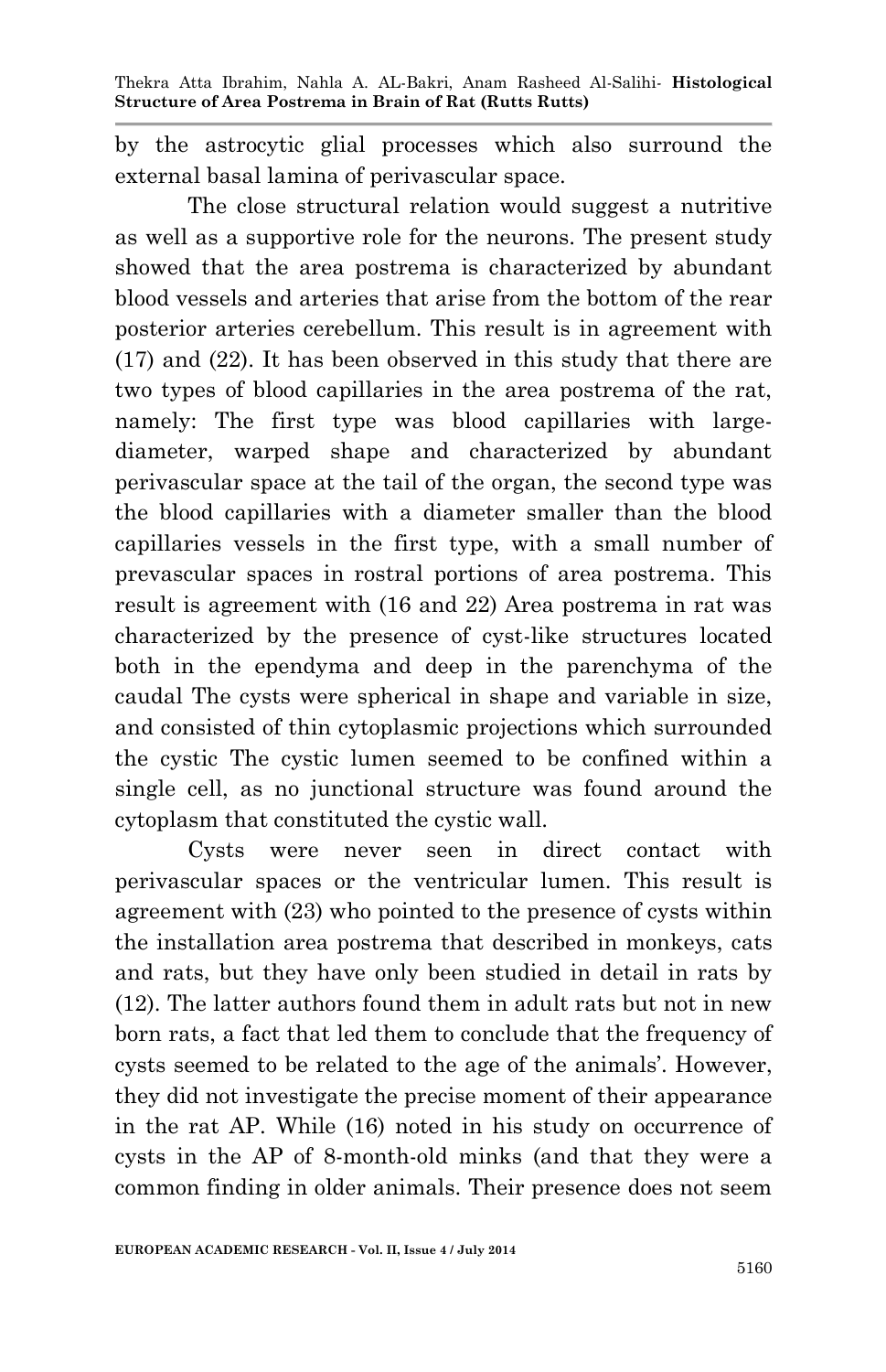to be related to the physiological state of the animals, since their number and size did not show evident modifications among groups, but rather to the age of the minks in agreement with the theory put forward by  $(12)$ .



**Figure 1 Coronary section in area postrema in fourth ventricle of adult rat. AP Area postrema, NTS Nucleus of tractus solitaries, CR Gracile nucleus, CC center channel, C Cerebellum, 4V Fourth ventricle. Staining with H&E, 40<sup>×</sup>**



**Figure 2 Coronary section in the middle of area postrema explain the dispersion of blood capillaries in adult rat. PV perivascular spaces, CB capillaries. Staining with H&E, 1000×**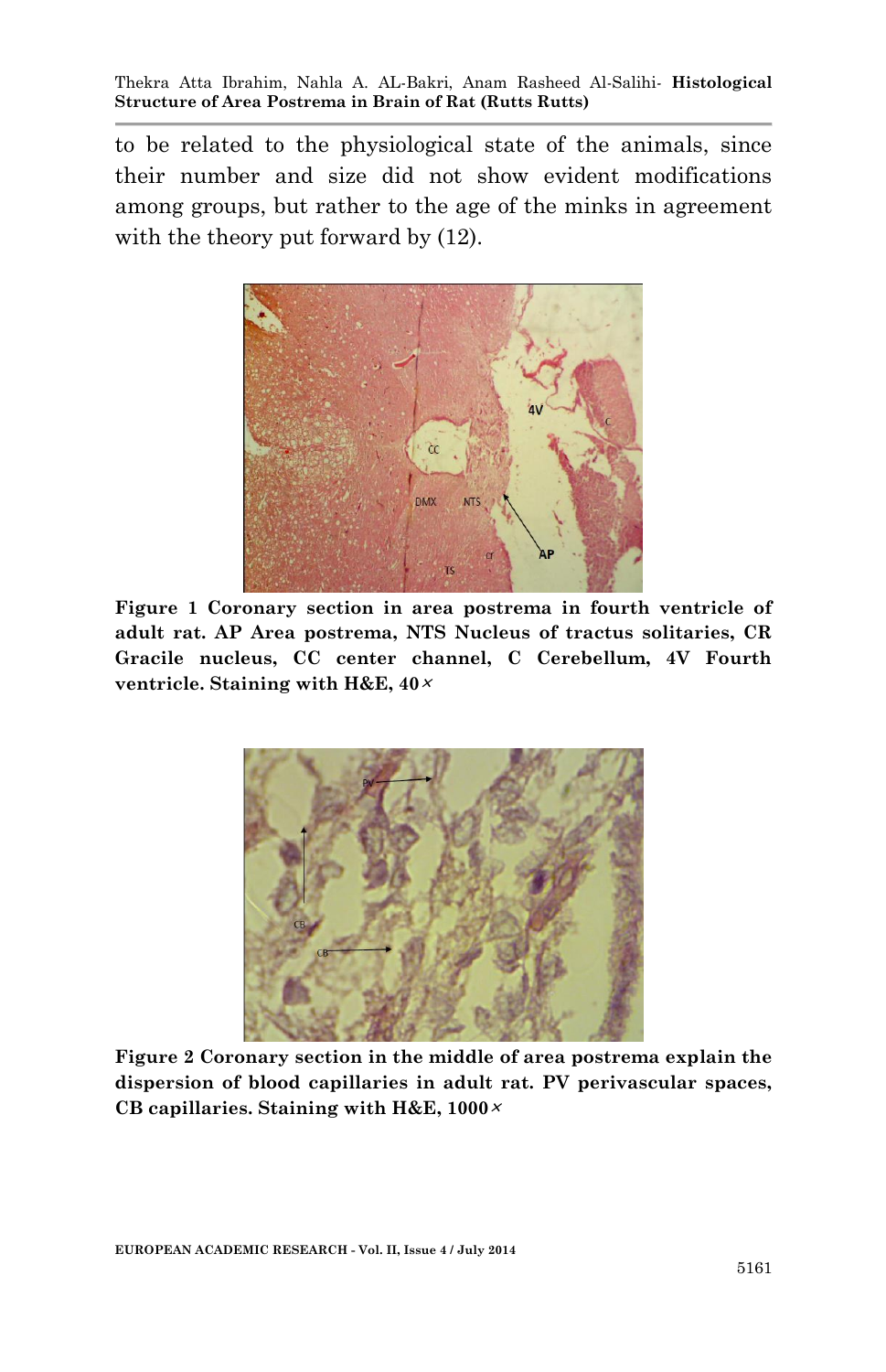

**Figure 3 Coronary section in area postrema in fourth ventricle explain the ependymal cells and of adult rat. SE Supraependymal, N Neuron, G Glial cell, E Ependyma, BC capillaries, PV perivascular spaces. Staining with H&E, 400<sup>×</sup>**



**Figure 4 Coronary section in area postrema in fourth ventricle explain the glial cells of adult rat .N neuron, G Glial cell, VB perivascular spaces, BC capillaries, SE Supraependymal. Staining with H&E, 400×**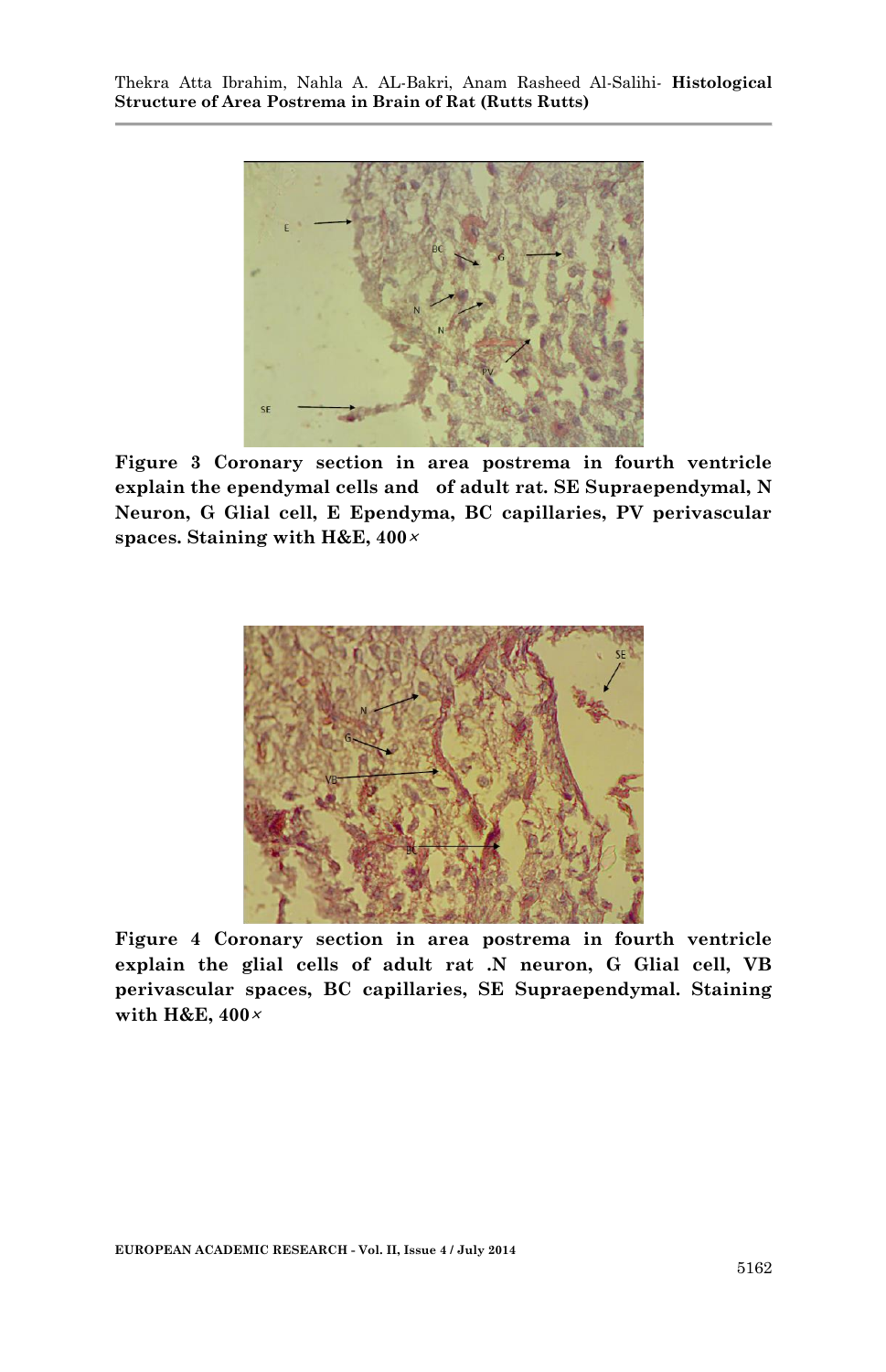

**Figure 5 Coronary section in area postrema in fourth ventricle explains cyst-like structures in the ependyma of adult rat. CY Cysts, N Neuron, CB capillaries. Staining with H&E, 1000<sup>×</sup>**

#### **REFERENCES**

- Alema, N., Cerutti, P., and Guerrero, F. 2002. "Morphological changes in the mink area postrema during growth and under different stages of sexual activity." *Histol Histopathol* 17: 55-64. http://www.ehu.es/histolhistopathol [16]
- Allen, D.C. and Cameron, R.I. 2004. *Histopathology specimens: clinical, pathological and laboratory aspects*. London: Springer. [11]
- Brizzee, K. R. and Klara, P. M. 1984. "The structure of the mammalian area postrema." *Fed. Proc. Fed. Am. Soc. Exp. Biol.* 43: 2944–2948. [5]
- Buller, K.M. 2001. "Circum-ventricular organs: gateways to the brain. Role of circumventricular organ in proinflammatory cytokine-induced activation of the hypothalamic–pituitary–adrenal axis." *Clin. Exp. Pharmacol. Physiol.* 28: 581–589. [1]
- Cammermeyer, J. 1973. "Hypependymal cysts adjacent to and over circumventricular regions in primates." *Acta Anat*. 84: 353-373. [23]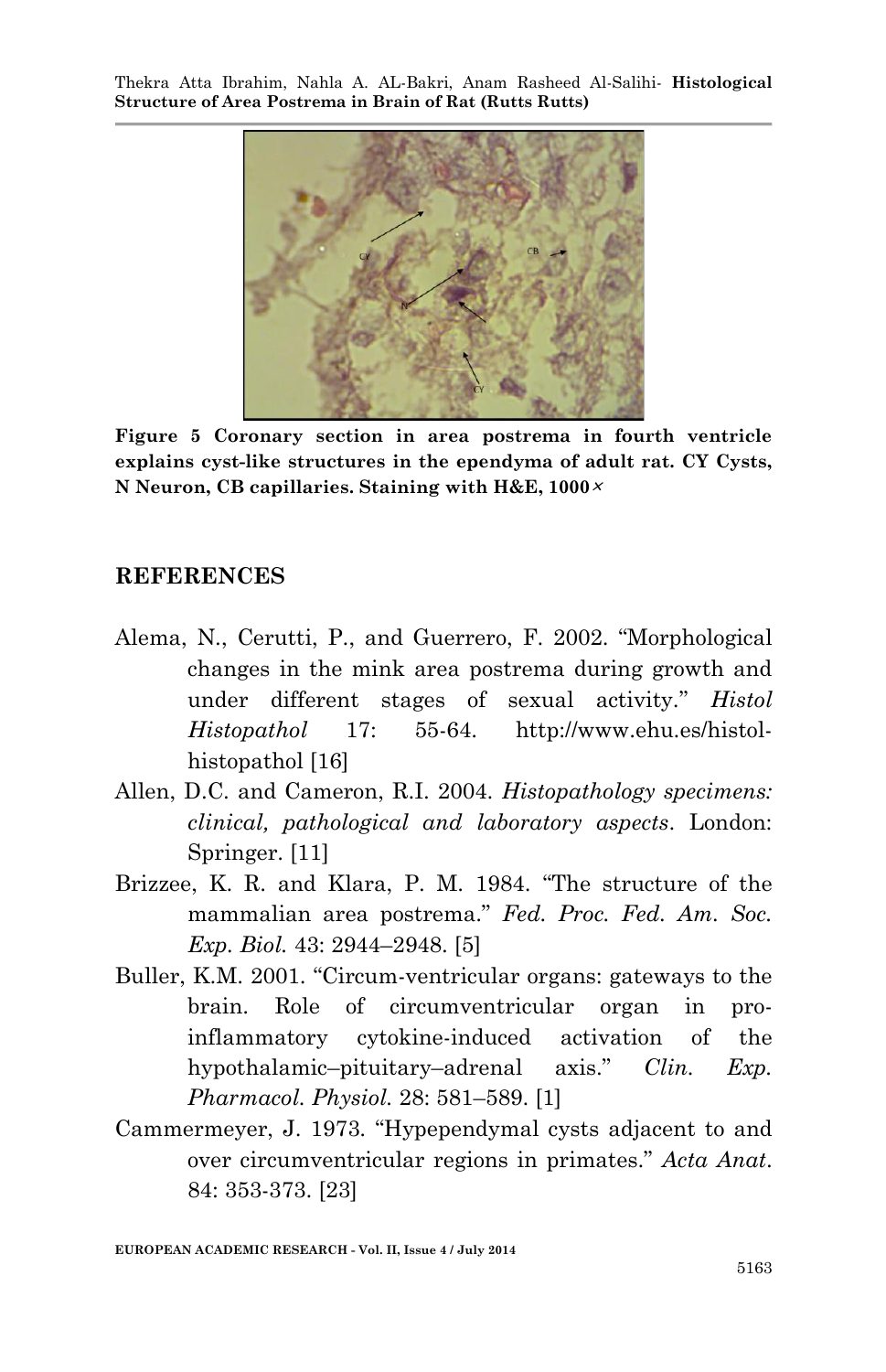- Duvernoy, H.M. and Risold, P.Y. 2007. "The circumventricular organs: an atlas of comparative anatomy and vascularization." *Brain Res. Rev*. 56 (1): 119–147. [3]
- Fodor, M., Palkovits, M., and Gallatz, K. 2007. "Fine Structure of the Area ubpostrema in Rat. Open Gate for the Medullary Autonomic Centers." *Ideggyogy Sz* 60(3– 4):83–88. [22]
- Fry, M., Hoyda T. D., and Ferguson A. V. 2007. "Making Sense of It: Roles of the Sensory Circumventricular Organs in Feeding and Regulation of Energy Homeostasis." *Exp Biol Med* 232:14–26. [15]
- Gotow, T. and Hashimoto, P.H. 1980. "Fine structure of ependymal cystsin and around the area postrema of the rat." *Cell Tissue Res.* 206: 303-318. [12]
- Hirunagi, K. and Yasuda, M. 1979. "Scanning electron microscopic analysis of the linings of the fourth ventricle in the domestic fowl." *Cell and Tissue Research* 197(1): 169-173. [19]
- Ingves, M. V. 2009. "The Area Postrema: A Potential Site for Circadian Regulation by Prokineticin." Department of Physiology, Queen's University Kingston, Ontario, Canada. [4]
- Kenney, N.J., J.N. Kott, N. Tomoyasu, A.J. Bhatia, A.S. Ruiz, and M.M. Mcdowell. 1989. "Body weight of rats following area postrema ablation: Effect of early force-feeding. *Am. J. Physiol*., 256; *L. Regul. Intergr. Comp. Physiol.* 251:R939-R945. [8]
- Ling, E.A. and Wong, W.C. 1987. "Ultrastructure of the area postrema of the monkey, Macaca fascicularis." *Histol. Histopathol*. 2: 39–48. [13]
- McKinley, M.J., McAllen, R.M., Davern, P., Giles, M.E., Penschow, J., Sunn, N., Uschakov, A., and Old, B.J. 2003. "The sensory circum-ventricular organs of the mammalian brain." *Adv. Anat. Embryol. Cell Biol*. 172 III-122. [17]